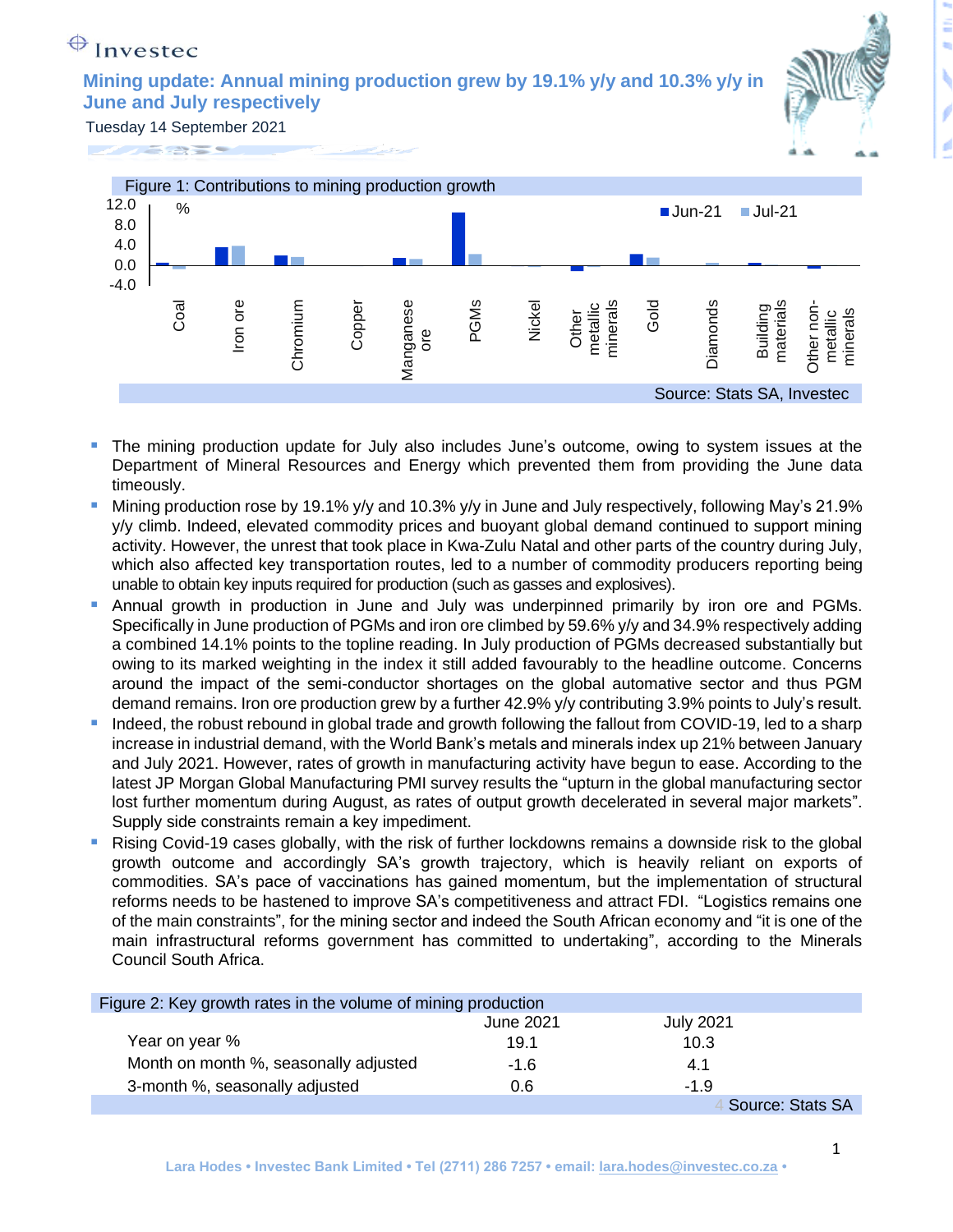## $\bigoplus$  Investec

Z

## **Mining update: Annual mining production grew by 19.1% y/y and 10.3% y/y in June and July respectively**



Tuesday 14 September 2021

Important Disclaimer – please read

For the purposes of this disclaimer, Investec shall include Investec Bank Limited, its ultimate holding company, a subsidiary (or a subsidiary of a subsidiary) of that entity, a holding company of that entity or any other subsidiary of that holding company, and any affiliated entity of any such entities. "Investec Affiliates" shall mean any directors, officers, representatives, employees, advisers or agents of any part of Investec.

The information and materials presented in this report are provided to you solely for general information and should not be considered as an offer or solicitation of an offer to sell, buy or subscribe to any securities or any derivative instrument or any other rights pertaining thereto.

The information in this report has been compiled from sources believed to be reliable, but neither Investec nor any Investec Affiliates accept liability for any loss arising from the use hereof or makes any representations as to its accuracy and completeness. Any opinions, forecasts or estimates herein constitute a judgement as at the date of this report. There can be no assurance that future results or events will be consistent with any such opinions, forecasts or estimates. Past performance should not be taken as an indication or guarantee of future performance, and no representation or warranty, express or implied is made regarding future performance. The information in this report and the report itself is subject to change without notice. This report as well as any other related documents or information may be incomplete, condensed and/or may not contain all material information concerning the subject of the report; its accuracy cannot be guaranteed. There is no obligation of any kind on Investec or any Investec Affiliates to update this report or any of the information, opinions, forecasts or estimates contained herein.

Investec (or its directors, officers or employees) may, to the extent permitted by law, own or have a position or interest in the financial instruments or services referred to herein, and may add to or dispose of any such position or may make a market or act as a principal in any transaction in such financial instruments. Investec (or its directors, officers or employees) may, to the extent permitted by law, act upon or use the information or opinions presented herein, or research or analysis on which they are based prior to the material being published. Investec may have issued other reports that are inconsistent with, and reach different conclusions from, the information presented in this report. Those reports reflect the different assumptions, views and analytical methods of the analysts who prepared them. The value of any securities or financial instruments mentioned in this report can fall as well as rise. Foreign currency denominated securities and financial instruments are subject to fluctuations in exchange rates that may have a positive or adverse effect on the value, price or income of such securities or financial instruments. Certain transactions, including those involving futures, options and other derivative instruments, can give rise to substantial risk and are not suitable for all investors.

This report does not contain advice, except as defined by the Corporations Act 2001 (Australia). Specifically, it does not take into account the objectives, financial situation or needs of any particular person. Investors should not do anything or forebear to do anything on the basis of this report. Before entering into any arrangement or transaction, investors must consider whether it is appropriate to do so based on their personal objectives, financial situation and needs and seek financial advice where needed.

No representation or warranty, express or implied, is or will be made in relation to, and no responsibility or liability is or will be accepted by Investec or any Investec Affiliates as to, or in relation to, the accuracy, reliability, or completeness of the contents of this report and each entity within Investec (for itself and on behalf of all Investec Affiliates) hereby expressly disclaims any and all responsibility or liability for the accuracy, reliability and completeness of such information or this research report generally.

The securities or financial instruments described herein may not have been registered under the US Securities Act of 1933, and may not be offered or sold in the United States of America or to US persons unless they have been registered under such Act, or except in compliance with an exemption from the registration requirements of such Act. US entities that are interested in trading securities listed in this report should contact a US registered broker dealer.

For readers of this report in South Africa: this report is produced by Investec Bank Limited, an authorised financial services provider and a member of the JSE Limited.

For readers of this report in United Kingdom and Europe: this report is produced by Investec Bank Plc ("IBP") and was prepared by the analyst named in this report. IBP is authorised by the Prudential Regulation Authority and regulated by the Financial Conduct Authority and the Prudential Regulation Authority and is a member of the London Stock Exchange. This report is not intended for retail clients and may only be issued to professional clients and eligible counterparties, and investment professionals as described in S19 of the Financial Services and Markets Act 2000 (Financial Promotions) Order 2005.

For readers of this report in Ireland: this report is produced by Investec Bank plc (Irish Branch) and was prepared by the analyst named in this report. Investec Bank plc (Irish Branch) is authorised by the Prudential Regulation Authority in the United Kingdom and is regulated by the Central Bank of Ireland for conduct of business rules.